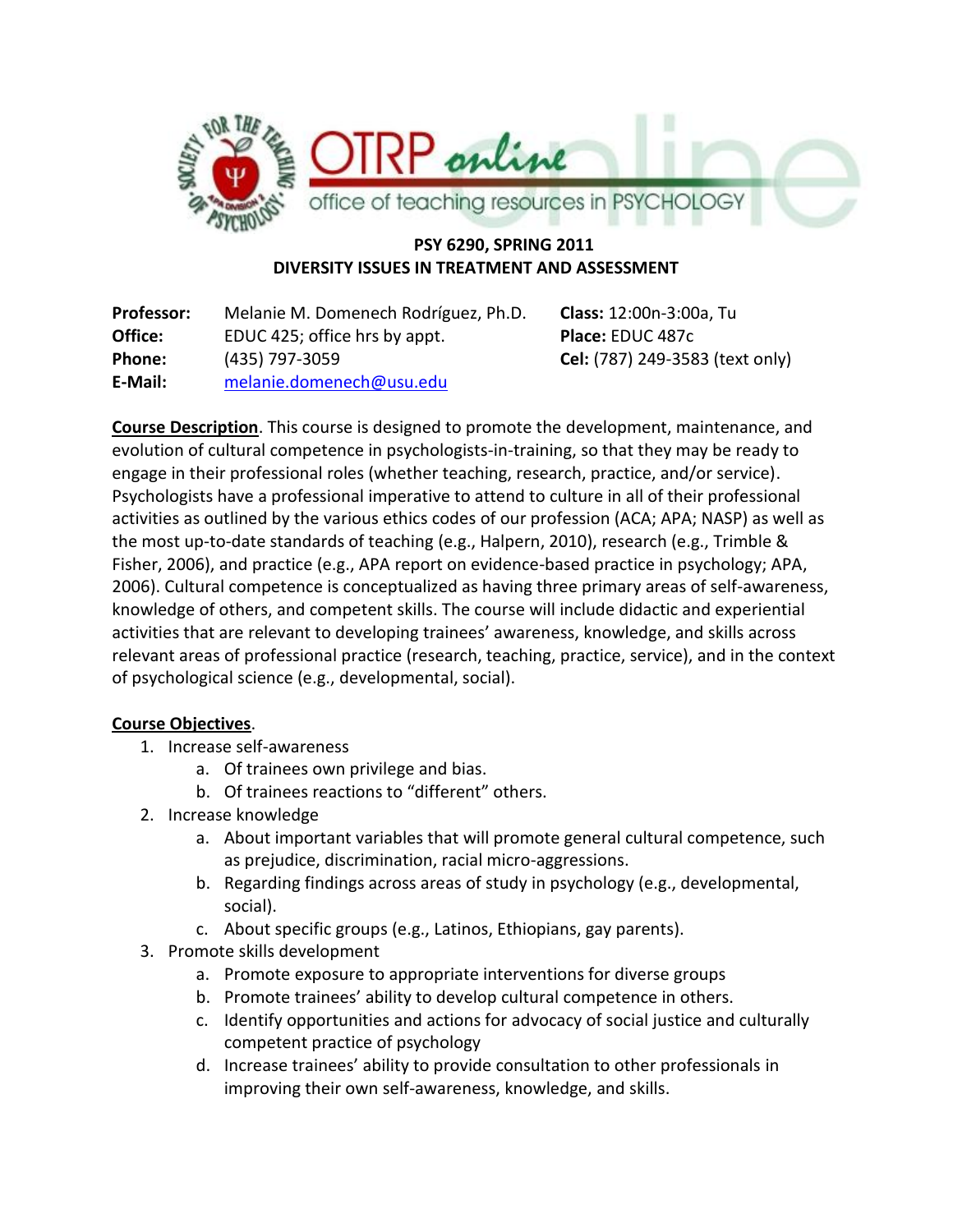### **Course Expectations and Evaluation**

#### **Course Materials**

**DropBox.** Because I strive to keep this course as current as humanly possible, I may change assigned readings for updated/new readings. In order to give myself the greatest flexibility in adding those, I load readings for the course into DropBox. Any changes that I make to the materials already there should happen at least one week in advance. Every student is asked to open a DropBox account. You have 2 GB of free storage there. In order to be respectful of the copyright laws and exercise our use "for educational purposes only," please do not share the DropBox folder with anyone else. I will delete PDFs from our folders at the end of the term. If you wish to retain copies of the PDFs you must copy the materials to a storage device of your choice. It is critical that you realize that if you delete, change, move articles from there, you will affect everyone's ability to access the articles. And, I am notified by DropBox of who made the changes to the course folder.

### **Attendance and Participation**

Students are expected to attend class regularly and read all required materials. While attendance itself is not graded, some assignments require that you are in attendance in order to receive full credit. All students are expected to contribute meaningfully to class discussions. Class activities are intended to promote engagement with materials that will stimulate increase in knowledge (e.g., readings), awareness (e.g., discussion), and skills (e.g., presentations) in cultural diversity.

#### **Evaluation**

Students are evaluated on multiple assignments intended to support the integration of materials read with applied (clinical, teaching, research) experiences in the context of human and cultural diversity. The assignments are described in the "Instructions for Specific Assignments."

#### **Grading**

Final grades are based on individual performance. Students will have the opportunity to complete 19 assignments (395 points), however only 15 assignments are required. Students who accumulate 92.5% to 100% of the required 350 points will earn an A; 89.5-92.4% = A-; 86.5-89.4% = B+; 82.5-86.4% = B; 79.5-82.4% = B-; 76.5-79.4% = C+ and so forth. Additional assignments can be "skipped." Alternatively, students can replace their lowest grades within assignment categories (i.e., reaction questions, short papers).

| <b>Assignments</b>                                            | <b>Possible Points</b> | <b>Required</b> |
|---------------------------------------------------------------|------------------------|-----------------|
| Reaction questions (12 possible; 10 required)                 | 120                    | 100             |
| Short Papers: Babies, Prejudice, Microaggressions, Ethnic     | 125                    | 75              |
| Identity, and Privilege Assignments (5 possible; 3 required). |                        |                 |
| Individual Presentations: Deep Dive, Assessment (1            | 75                     | 75              |
| possible; 1 required)                                         |                        |                 |
| Cultural Competence Training Exercise (1 possible; 1          | 100                    | 100             |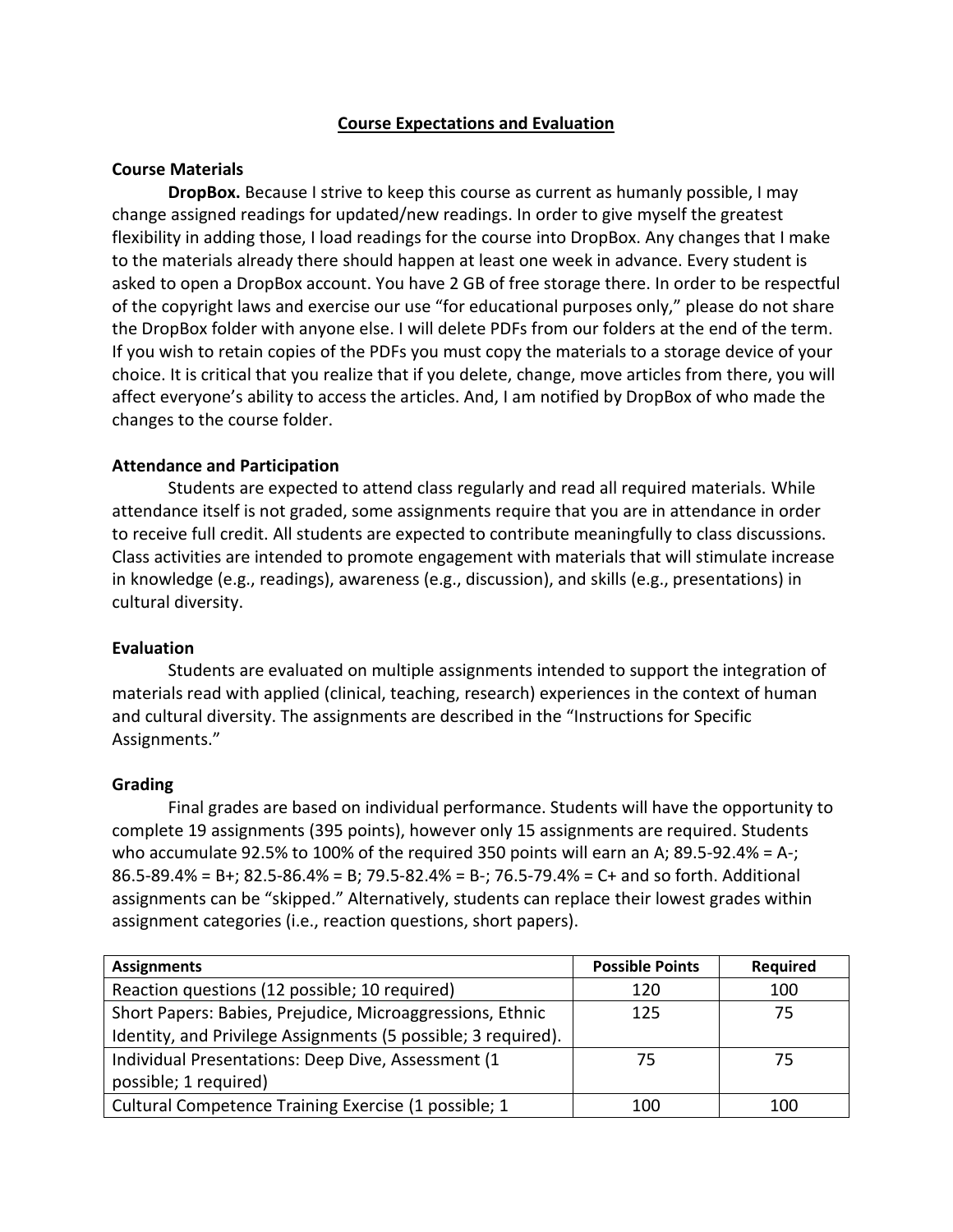| required         |      |     |
|------------------|------|-----|
| Total Possible r | ៱າດ  | 200 |
| Points           | 44 U | ວວບ |

### **Course Related Resources and Information**

# **Accommodations**

Students with documented disabilities who need accommodations in completing requirements or taking part in class in any manner should speak with me during the first week of class to arrange these accommodations. The Disability Resource Center (DRC) at Utah State University (a) evaluates requests for reasonable accommodation from University students to ensure adherence to the guidelines of the Americans with Disabilities Act, (b) provide academic, personal, and career counseling to assist students in the development of personal and financial independence, and (c) provide supportive services to individuals with disabilities, including academic assistance, adaptive equipment, counseling, readers, transcribers, interpreters, and advocacy to ensure equal access to education, employment, and other University programs, among many other things. Students who suspect they may have a disability, who have a disability and have not sought help to contact the DRC for further information and support: (435) 797-2444.

# **Assignment Make-Up Policy**

This course is designed to allow for flexibility in the expectable unexpected events that all of us experience over the course of our lives (e.g., partial credit, "skippable" papers). For this reason, I do not allow make-ups or extensions of assignments. If you are having a particularly difficult semester and cannot complete most assignments, please see me immediately to discuss a possible incomplete or withdrawal.

# **Classroom behavior**

The Golden Rule can be described as an "ethic of reciprocity". Students will be presenting to the class in informal and formal ways. Visualize yourself presenting to the class and consider how you would answer these:

- Where would you like students to be looking when you're talking?
- How would you like cell phones set?
- How would you like computers to be present in the room?
- When would you like others to arrive and depart from class?

Whatever those answers are, they will also apply to how others will want you to behave when they are presenting. You can read more about the University's Classroom Civility Policy which can be found on the web at:

[http://www.usu.edu/provost/faculty/student\\_conduct/classroom\\_civility.cfm](http://www.usu.edu/provost/faculty/student_conduct/classroom_civility.cfm)

# **Academic Honesty**

Academic honesty is maintained when students generate original work and acknowledge the sources of existing work (whether published or not) in their written or oral communication with others. Academic honesty allows us all the freedom to express our ideas with excitement and without fear. It is the foundation for trust between professionals. I expect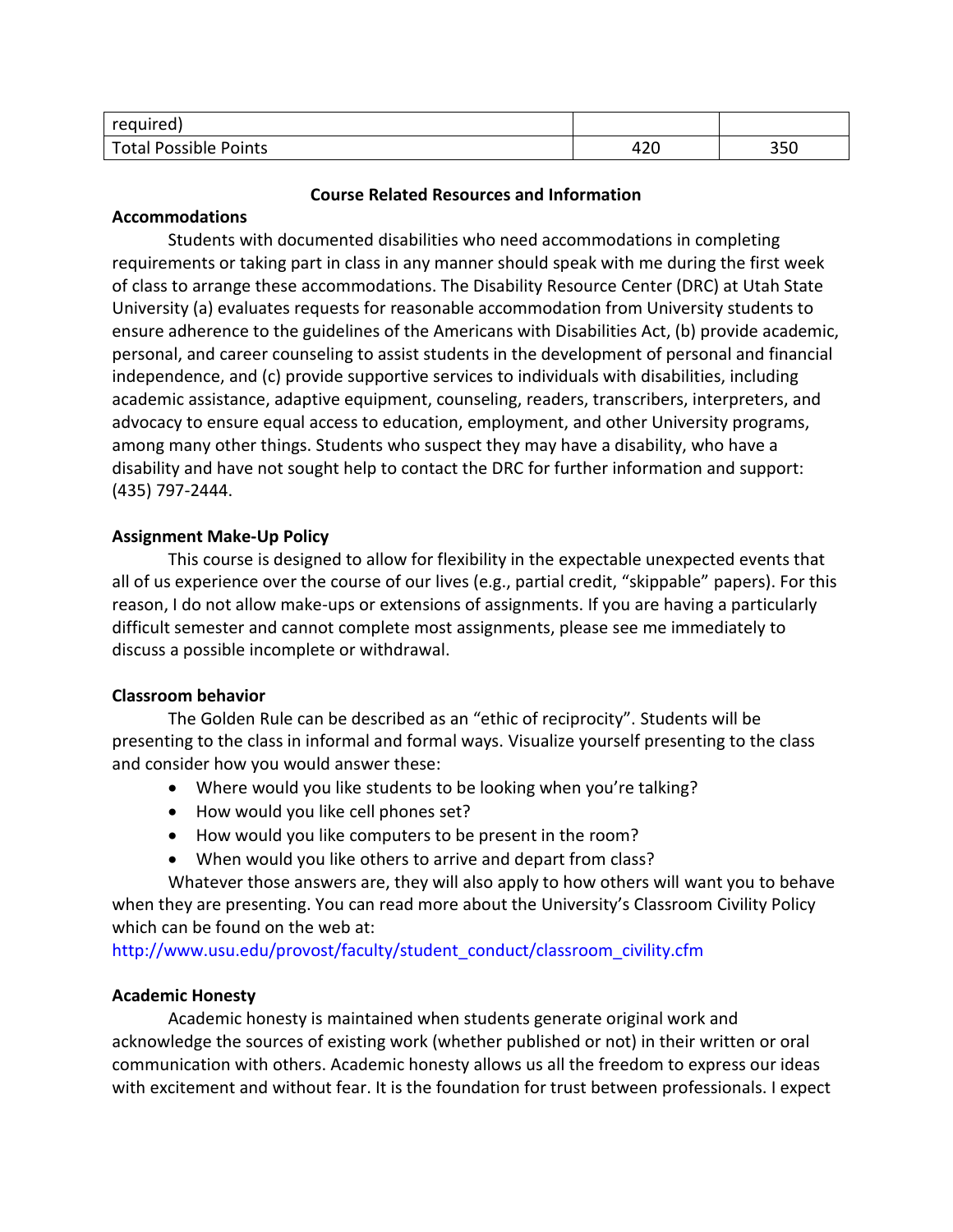students to engage academic honesty thoughtfully and deliberately. Because academic dishonesty shakes the foundation of trust, I consider it a very serious offense. If I understand a student is engaging in academic dishonest behavior, I will approach that student (see APA standard on informal resolutions to ethical violations) and discuss my concerns. Consequences can vary from a verbal reprimand to an "F" for the course grade. In extreme cases, I may report the incident for university-level disciplinary proceedings (see section VI-1 of the Code of Policies and Procedures for Students at Utah State University:

http://www.usu.edu/studentservices/pdf/StudentCode.pdf).

For the sake of providing clear guidance on unacceptable behaviors, here are definitions of particular relevance (from course catalogue, p. 21; direct quotations or paraphrase)

**Plagiarism.** Representing, by paraphrase or direct quotation, the published or unpublished work of another person as one's own in any academic exercise or activity without full and clear acknowledgment. Plagiarism also includes using materials prepared by another person or by an agency engaged in the sale of term papers or other academic materials.

**Cheating.** (1) using or attempting to use or providing others with any unauthorized assistance in taking quizzes, tests, examinations, or in any other academic exercise or activity, including working in a group when the instructor has designated that the quiz, test, examination, or any other academic exercise or activity be done "individually"; (2) depending on the aid of sources beyond those authorized by the instructor in writing papers, preparing reports, solving problems, or carrying out other assignments; (3) substituting for another student, or permitting another student to substitute for oneself, in taking an examination or preparing academic work; (4) acquiring tests or other academic material belonging to a faculty member, staff member, or another student without express permission; (5) continuing to write after time has been called on a quiz, test, examination, or any other academic exercise or activity; (6) submitting substantially the same work for credit in more than one class, except with prior approval of the instructor; or (7) engaging in any form of research fraud.

**Falsification.** Altering or fabricating any information or citation in an academic exercise or activity.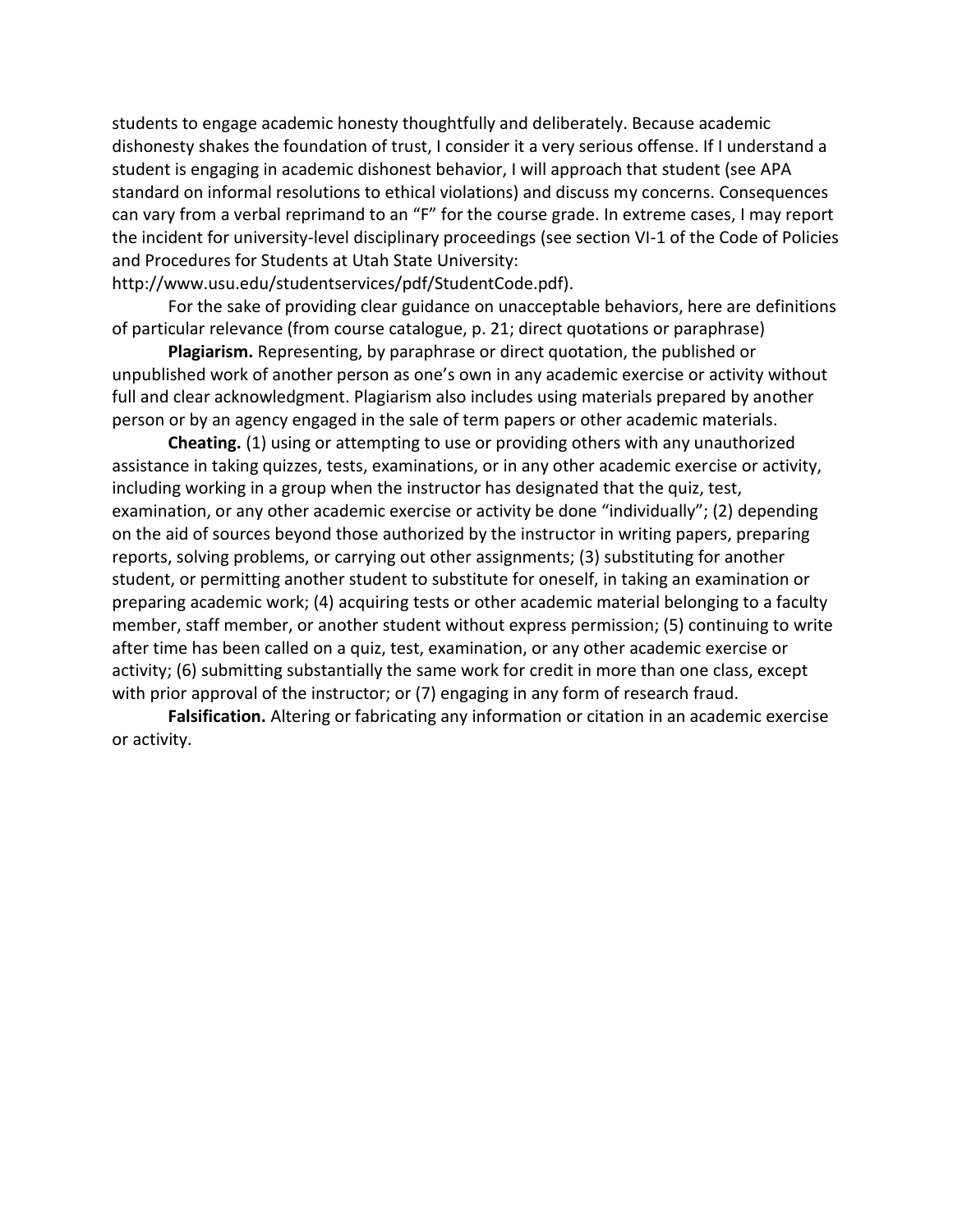### **CLASS CALENDAR**

**A note on class format:** The class format includes a space for students to take initiative to bring up difficult questions relevant to diversity issues in teaching, research, and practice, as well as specific consultations for their colleagues based on actual events in teaching, research, or practice. The last 30 – 45 minutes of the class may be "open discussion / consultation" time when needed.

| <b>DAY</b>           | <b>TOPIC</b>                                                       | ASSIGNMENT(S)                                                  | <b>READINGS</b>            |  |  |  |
|----------------------|--------------------------------------------------------------------|----------------------------------------------------------------|----------------------------|--|--|--|
| 1/10/2012            | Topic 1: What is culture?<br>What is diversity?                    | Show up! Welcome<br>back!                                      | See readings list, topic 1 |  |  |  |
| 1/17/2012            | Topic 2: Developmental                                             | Watch "Babies" (in<br>class); complete Babies<br>Assignment    | See readings list, topic 2 |  |  |  |
| 1/24/2012            | Topic 3: Prejudice & Racism                                        | Prejudice Assignment<br>Reaction questions                     | See readings list, topic 3 |  |  |  |
| 1/31/2012            | Topic 4: Microaggressions                                          | Microaggressions Assig.<br>Reaction questions                  | See readings list, topic 4 |  |  |  |
| 2/7/2012             | Topic 5: Ethnic Identity                                           | Ethnic Identity Assig.<br>Reaction questions                   | See readings list, topic 5 |  |  |  |
| 2/14/2012            | Topic 6: Privilege                                                 | Privilege Assignment<br>Reaction questions                     | See readings list          |  |  |  |
| 2/21/2012            | NO CLASS - University on<br>Monday schedule                        |                                                                |                            |  |  |  |
| 2/28/2012            | Topic 7: Acculturation &<br><b>Acculturative Stress</b>            | Deep Dive / 1, 2<br>Reaction questions                         | See readings list          |  |  |  |
| 3/6/2012             | Topic 8; Culture &<br>Psychotherapy                                | Deep Dive / 3, 4<br><b>Reaction questions</b>                  | See readings list          |  |  |  |
| 3/13/2011            | NO CLASS - Spring break                                            |                                                                |                            |  |  |  |
| 3/20/2011            | Topic 9a: Cultural<br><b>Competence Interventions</b>              | Cult Comp Int.<br>Reaction questions                           | See readings list          |  |  |  |
| 3/27/2011            | Topic 9b: Cultural<br><b>Competence Interventions</b>              | Cult Comp Int. / group 1<br>Reaction questions                 | See readings list          |  |  |  |
| 4/3/2011             | Topic 10: Evidence-based<br>interventions for ethnic<br>minorities | Cult Comp Int. / group 2<br>Reaction questions                 | See readings list          |  |  |  |
| 4/10/2011            | Topic 11: Culture &<br>Personality                                 | Cult Comp Int. / group 3<br>Reaction questions                 | See readings list          |  |  |  |
| 4/17/2011            | Topic 12: Culture & the<br><b>Brain</b>                            | Cult Comp Int. / group 4<br>Reaction questions                 | See readings list          |  |  |  |
| 4/24/2011            | Topic 13: Assessment Issues                                        | Assessment<br>Presentations (all)<br><b>Reaction Questions</b> | See readings list          |  |  |  |
| <b>NO FINAL EXAM</b> |                                                                    |                                                                |                            |  |  |  |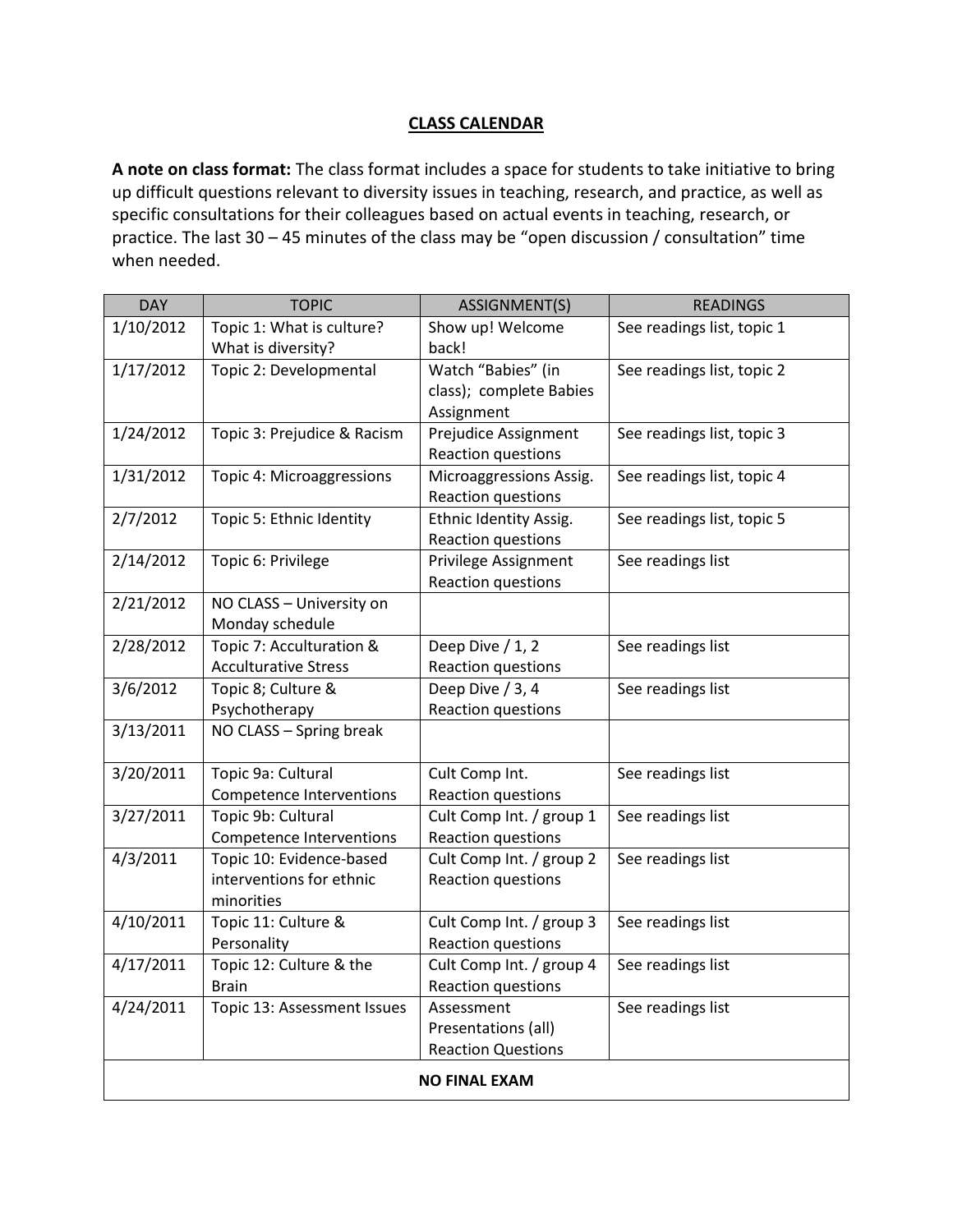#### **Instructions for Specific Assignments**

### **All assignments**

Please send all assignments electronically to Melanie.Domenech@usu.edu. I will send an e-mail confirming receipt. Use the following naming convention for papers: <yourlastname topic#.docx> (e.g., Domenech topic1.docx), where the topic # is on the "Topics and Reading Assignments" portion of the syllabus in the Topic column. Use the same topic number for your reaction question s (e.g., Domenech reaction1.docx).

# **Reaction questions**

**Structure.** Students turn in at least three written questions on at least two assigned readings that will help spark discussion in the class. Students should expect to be asked to pose their questions to the class.

**Content.** Be sure to reference the article that led you to develop the question. Reaction questions are meaningful, specific questions that reflect that you have completed the reading and that are also integrated to other readings/previous readings, and/or to specific theory, research, or applied experiences. Questions should be open-ended and most likely do not have a single correct answer.

Example: I appreciated the practical application of the Hernandez et al. (2010) article, which addressed how mental health professionals of color can cope with racial microaggressions while performing their professional duties. However, I am wondering how we can translate these findings into how White mental health professionals can be more proactive when then they observe racial microaggressions toward their colleagues of color? How can we move away from insufficient bystander response of such incidents?

**Grading.** This assignment is worth 10 points and is graded as present/absent. You must be in attendance to receive full credit for this assignment. Reaction questions are due by start time on the week the readings are assigned. Late assignments (i.e., turned in after the class period and within one week of the class period when it was due) can earn 5 points, as long as the student was in attendance. On-time assignments from students not in attendance may also earn 5 points. No late assignments will be accepted from students not in attendance.

**Pedagogical rationale.** The pedagogical rationale for the reaction questions is to set up students for optimal learning by ensuring that materials are read and analyzed in a manner that will maximize students' in-class engagement. If you are not in class, you cannot engage with the materials in the intellectual forum of the classroom.

# **Babies Assignment**

**Structure.** 1-2 page paper, single spaced, Times Roman 12 pt font) with proper citations. **Content.** Watch the movie Babies and read the assigned developmental readings. Write a reaction paper in which you share your observations about the similarities and differences in child behavior, child rearing, and context for the babies/families in the film. As is possible, connect your observations to the readings.

**Grading.** Short papers must be turned in by Friday following the course. This is intended to be an in-class assignment and as such it is expected shortly after the class period.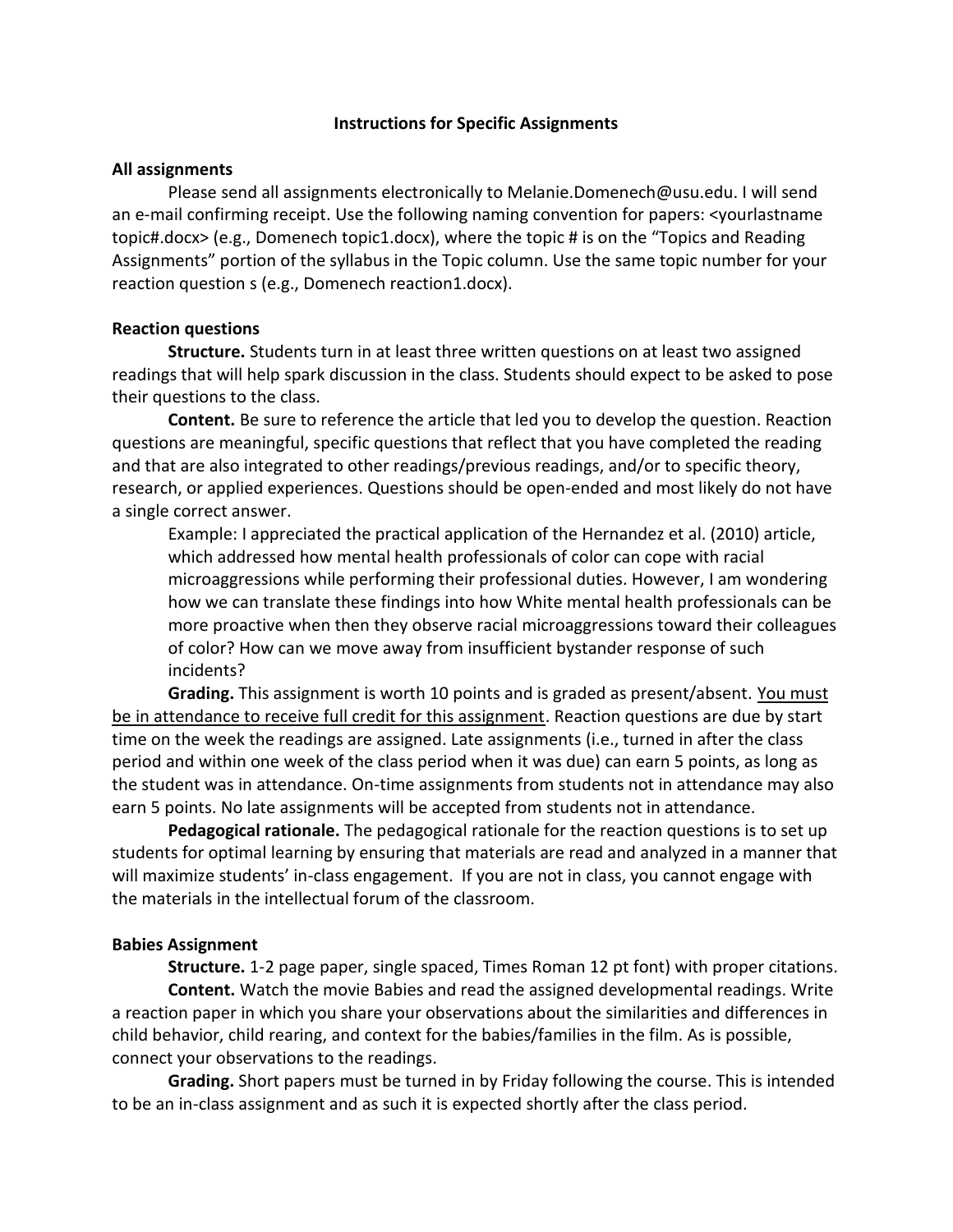**Pedagogical rationale.** To support your skills in observing similarities and differences in culturally informed behaviors and contexts. Important knowledge is gained through direct observations and it is critical for cultural competence to develop these observational skills.

### **Prejudice Assignment**

**Structure.** 1-2 page paper, single spaced, Times Roman 12 pt font) with proper citations. **Content.** Find in the literature a definition of prejudice and a definition of discrimination. Include a statement of how the knowledge of these definitions is relevant to your treatment and assessment work with diverse populations. Be ready to report the definitions in class

**Grading.** Short papers turned in at the beginning of class can earn 25 points; papers turned in within a week of class can only earn 15 points. You are only able to earn full points if you are in attendance. The short papers will be graded as follows:  $V+ = 25$  points,  $V = 21$  points, √- = 18 points. A √+ represents a superior paper; a √- represents a relatively poor effort (e.g., a straight-up summary). Supremely poorly written papers will earn 0 points. This is referred to as "the check system" from here on.

**Pedagogical rationale.** There is a notable difference between prejudice and discrimination. This is an often encountered point of psychoeducation for psychologists committed to diversity training. This assignment is intended to support your knowledge of these foundational concepts and support your eloquence in preparation for training others.

### **Microaggressions Assignment**

**Structure:** Write a report (1-2 pages) that gives (a) what happened, (b) how you would characterize it using Sue's microaggression framework, and (c) what you learned from this observation (self or other) that will help inform your assessment or treatment.

**Content.** Give yourself time to observe interactions between at least two individuals and document an instance you observed of a microaggression (whether based on ethnicity or other diversity factors like sexual orientation, gender, disability). Log the date and time of the event. I expect that this will be in the past week or two.

**Grading.** Papers will be graded on the check system.

**Pedagogical rationale.** Students' ability to promote the engagement of advocacy for social justice and culturally competent practice of psychology will rest solidly on their ability to recognize critical events as they are occurring. This assignment is intended to sharpen students' observational skills.

# **Ethnic Identity Assignment**

**Structure.** 1-2 page paper, single spaced, Times Roman 12 pt font) with proper citations. **Content.** Chose an ethnic identity model from the assigned readings or from another source. If another source, be sure to provide a full citation. In a 1-2 page paper identify (a) where you believe you are on the specific ethnic identity model and (2) what that means for you in terms of where you need to go next to improve on self-awareness, knowledge, and/or skills. Give a short plan for how you will tackle these self-improvements. If you believe you are at the highest level of achieved identity in the model of your choosing, then address the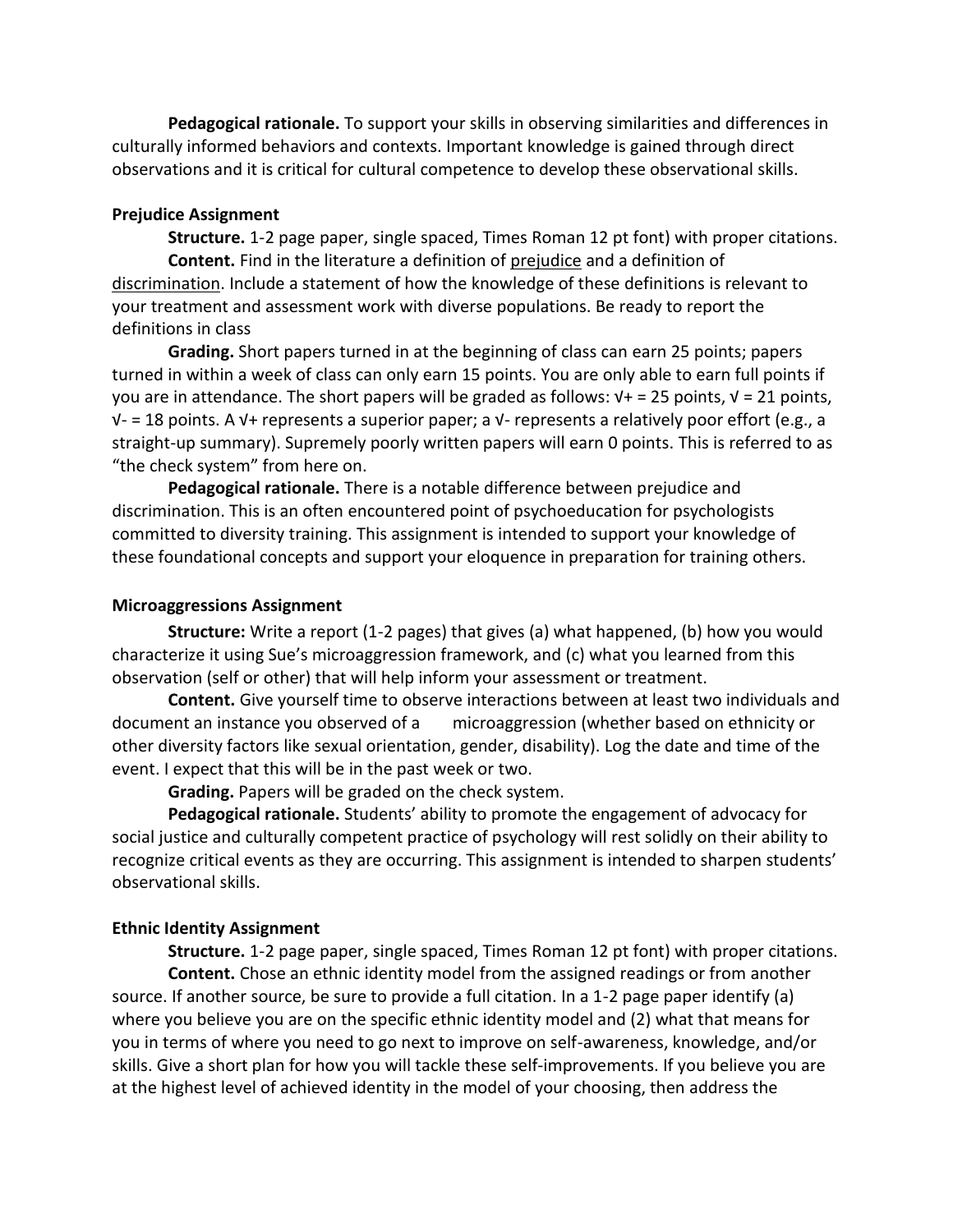implications to your clinical work of being at that stage, and report on what you do to maintain yourself at that highest level of identity clarity/achievement.

**Grading.** Papers will be graded on the check system.

**Pedagogical rationale.** Self-awareness is a key component of cultural competence. This exercise is intended to support students' growing self-awareness of their ethnic and cultural identity.

# **Privilege Assignment**

**Structure.** 1-2 page paper, single spaced, Times Roman 12 pt font). May be presented as a bulleted list.

**Content.** Turn in a list of the privileges you have (1-2 pages). You can follow the model of the McIntosh essay or the Douglass essay.

**Grading.** This assignment is worth 25 points and is graded on the check system.

**Pedagogical rationale.** This exercise targets self-awareness. By knowing your own privileges, you can best recognize others' as well as the structures that help maintain them. This awareness can then inform both (1) engagement of advocacy, and (2) your ability to provide consultation to other professionals to improve their own self-awareness, knowledge, and skills.

# **Deep Dive Presentations – Half of the students in the class will select this option**

**Structure.** 15 minute PPT presentation. PPT turned into to DropBox for other students to access as a resource.

**Content.** Students will work independently on their presentations. Each presenter will take 15 minutes to share information with the class on (a) general population characteristics of their group of interest, (b) specific facts of interest, such as immigration histories, (c) information specific to mental health status/characteristics, (d) Recommendations for how to use this knowledge in serving the particular group. In engaging this assignment, these points might be useful:

- Privilege depth over breadth (e.g., instead of talking about "Asian Americans", may choose to talk about one particular sub-group such a Hmong; or may choose to focus on a more general group, but on a specific issue like parenting or trauma)
- In recommendations: You may want to identify popular press books or movies that could be helpful (e.g., "The Spirit Catches You")
- Keep the following questions in mind: What did you discover that you didn't already know?, What did you discover that you didn't know that you didn't know (and now need to find out)?, What strategies did you use to build knowledge? How did they work? What is missing in this approach that you'd want to do if you were working with this population?, What cultural adaptations might you make to a treatment based on the knowledge gained in this exercise?

**Grading.** Presentations will be evaluated based on presentation style (25; engaging, effective transmission of information/skills), presentation content (25; relevant to assignment objectives), and PPT presentation preparation (25; turned in on time; written clearly and without typographical errors; contains references).

**Pedagogical rationale.** Deep dives are investigations into a particular subgroup that are intended to support knowledge building of specific populations.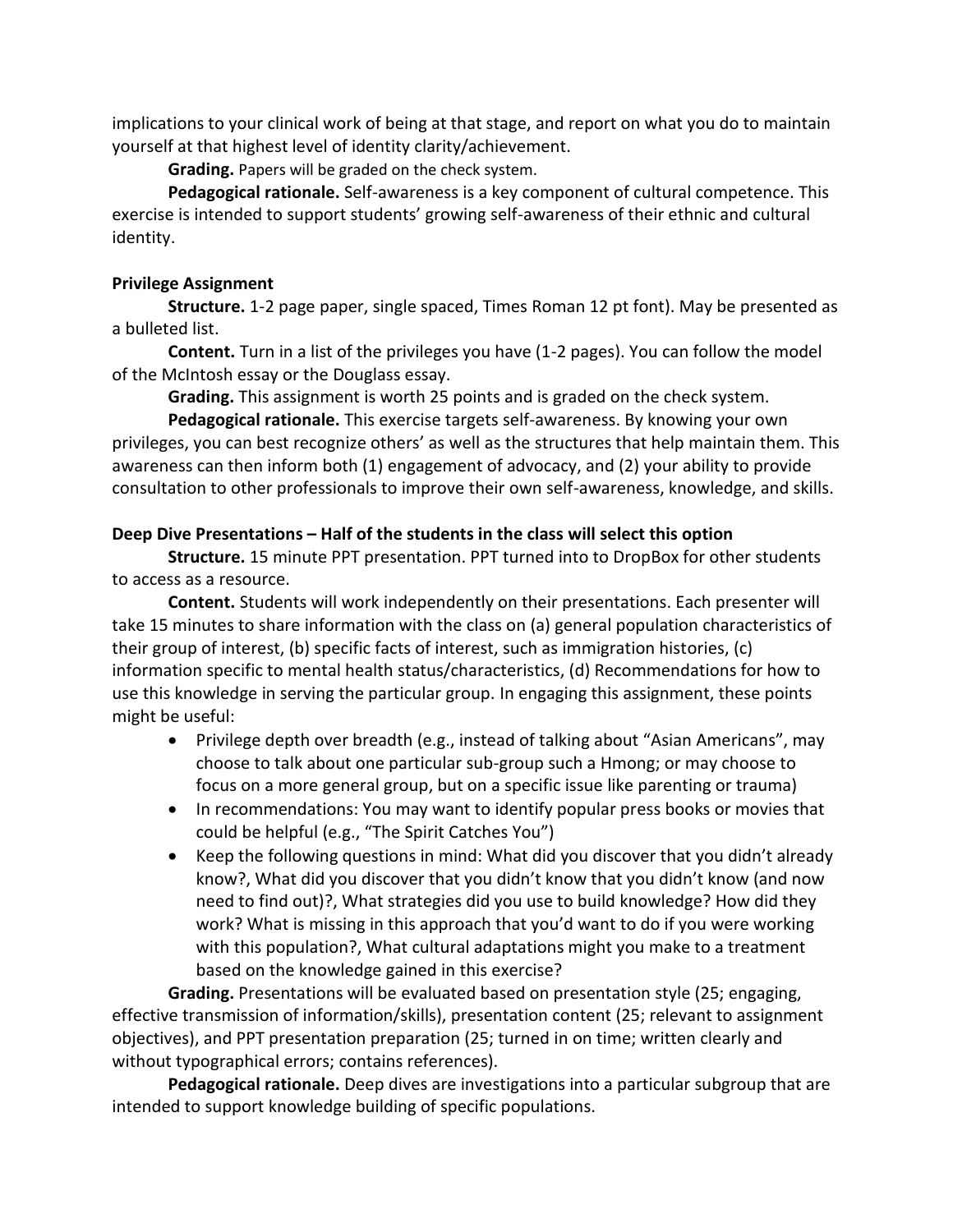### **Assessment Presentations – Half of the students in the class will select this option**

**Structure.** 15 minute PPT presentation. PPT turned into to DropBox for other students to access as a resource.

**Content.** Each student will take a detailed look at a specific assessment and its utility with ethnic and cultural minorities. Each student will present for approximately 15 minutes and cover (a) brief introduction to the test, (b) whether it is normed with ethnic minority populations and which, (c) issues relevant to its use with ethnic minorities, (d) recommendations for interpretation and report writing, and (e) recommendations for alternative assessment instruments and / or strategies to assess the same constructs with ethnic minorities. Each presenter will turn in their PPT presentation to the professor.

**Grading.** This assignment is worth 75 points. Presentations will be evaluated based on presentation style (25; engaging, effective transmission of information/skills), presentation content (25; relevant to assignment objectives), and PPT presentation preparation (25; turned in on time; written clearly and without typographical errors; contains references).

**Pedagogical rationale.** Assessment presentations are intended to develop knowledge regarding the utility of specific assessments for use with diverse ethnocultural groups.

# **Cultural Competence Training Exercise**

**Structure.** Groups of 2-3 students will identify a cultural competence training exercise and carry it out in class. I will provide resources but the students may select other exercises as well. Plan to spend 30 to 45 minutes leading the exercise in class.

**Content.** The exercise can target awareness, knowledge, or skills, or any combination of these. Be prepared to administer a pre- and post-test to examine the impact of the exercise. Bring a summary sheet of the exercise with the reference, the exercise itself, and any associated research findings that support the use of the exercise. Be prepared to debrief the exercise. This assignment is worth 100 points.

The major point of this exercise is to tie the training exercise with the evidence for the training. Very few, if any, experiential exercises have been tested in terms of their effectiveness. Keep in mind as you progress in your presentation the following questions:

- a. What is the purpose of the exercise? (e.g., to increase knowledge about history of slavery in the US)
- b. What are the specific targets for the exercise? (e.g., the exercise intends to change participants' attributions about the source of anger on the part of African Americans responding to historical ignorance of out-group members)
- c. What is the evidence that this exercise changes the targets it intends to change? (e.g., a published study with 50 college students shows a shift in attributions of participants from internal to external)

Some of you might be quickly horrified to learn how little evidence there is for these exercises. I want you to approach your presentation as an empirical exercise and do a pre-test / post-test with the class to see if in fact the attitudes, beliefs, values, etc. that the exercise is intended to change do in fact shift for your audience (the class). Measures do not need to be published or validated, but they need to be developed in a manner that reflects your training as PhD/EdS level scientist-practitioners.